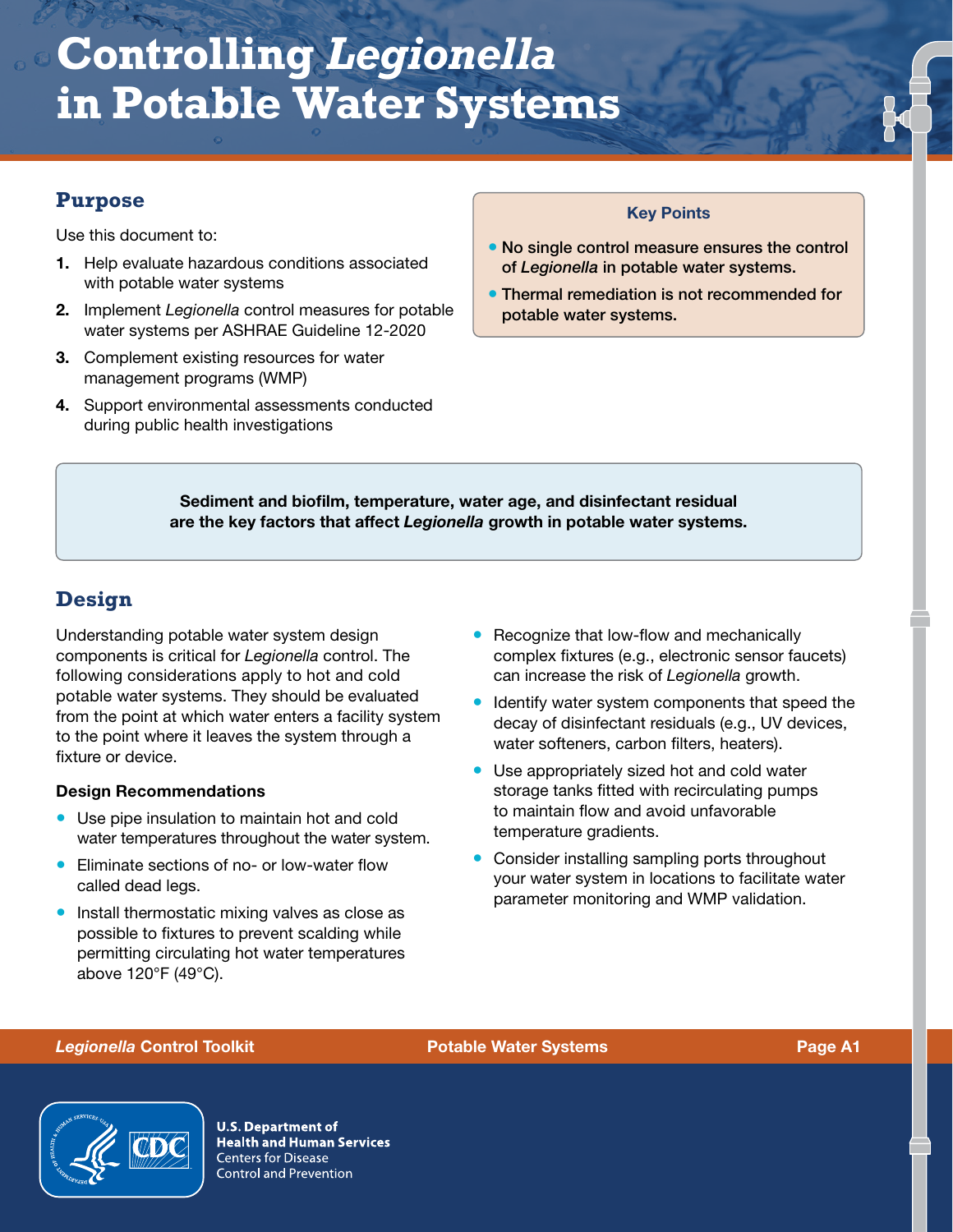## **Operation, Maintenance, and Control Limits**

Use a WMP to protect building operators, staff, and visitors from exposure to *Legionella* in potable water systems. No single measure can ensure *Legionella*  control. A comprehensive WMP allows water system operators to layer a series of complementary control measures to create environmental conditions that prevent bacterial intrusion, growth, and transmission. Develop or refine a WMP with the following guidelines in mind:

- Monitor temperature, disinfectant residuals, and pH frequently based on performance of water management program or *Legionella* performance indicators for control. Adjust measurement frequency according to the stability of performance indicator values. For example, the measurement frequency should be increased if there is a high degree of measurement variability.
- Store hot water at temperatures above 140°F (60°C) and ensure hot water in circulation does not fall below 120°F (49°C). Recirculate hot water continuously, if possible.
- Store and circulate cold water at temperatures below the favorable range for *Legionella* (77–113°F, 25–45°C); *Legionella* may grow at temperatures as low as 68°F (20°C).
- Ensure a disinfectant residual is detectable throughout the potable water system.
- Flush low-flow piping runs and dead legs at least weekly and flush infrequently used fixtures (e.g., eye wash stations, emergency showers) regularly as-needed to maintain water quality parameters within control limits.
- Clean and maintain water system components, such as thermostatic mixing valves, aerators, showerheads, hoses, filters, and storage tanks, regularly.
- Do not presume supplemental disinfection systems will control *Legionella* without an adequate WMP.
	- ▶ Selecting or operating a supplemental disinfection system inappropriately may result in system damage or health hazards (e.g., disinfectant byproducts). Consult with a water treatment professional regarding supplemental disinfection systems. They may require permitting.
- Recognize that 0.2-micron biological point-ofuse (POU) filters can provide immediate control at individual fixtures in a water system if integrated into a WMP.
	- ▶ POU filters protect only the connected fixture. Correct location selection is critical to *Legionella* exposure prevention across the water system.
	- ▶ Follow the manufacturer recommendations regarding frequency of replacement and appropriate operating conditions.
	- ▶ POU filters may need to be removed before performing an acute remediation procedure.
- Consider testing for *Legionella* in accordance with Routine Testing for *Legionella* (Page F1).

**Legionella Control Toolkit Control Toolkit Control Control Potable Water Systems Control Page A2**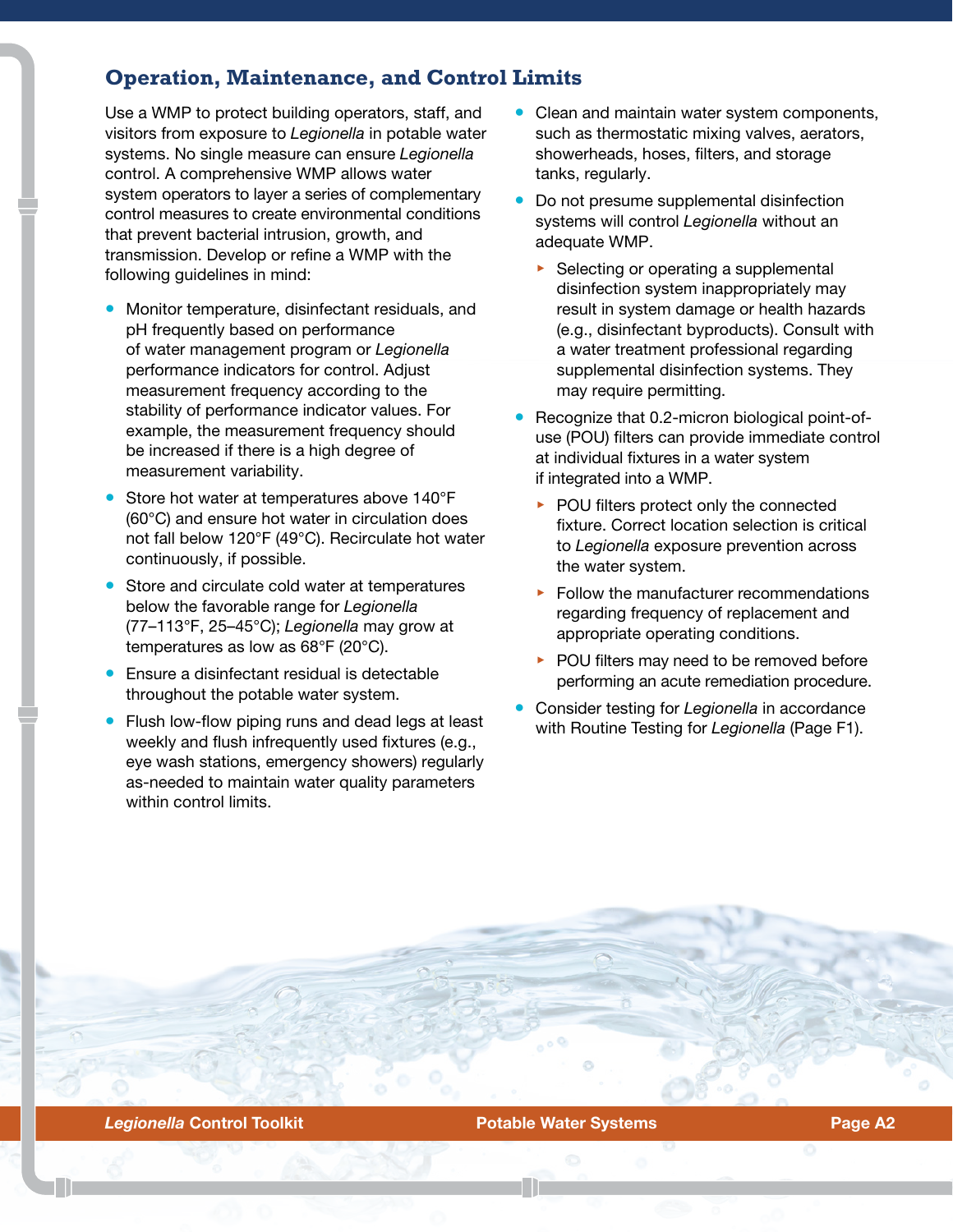## **Remediation**

If an outbreak or illness is suspected, test in conjunction with public health in order to:

- Confirm the presence of *Legionella* before performing remediation.
- Confirm elimination of *Legionella* after remediation activities.

If control measures are ineffective, if routine results indicate poor *Legionella* control, or if an outbreak or illness is suspected by the authority having jurisdiction (AHJ), consider the remediation options described below. Note: The public health AHJ determines whether there are associated illness(es) or an outbreak. Choose a remedial treatment procedure after considering the system infrastructure, water quality parameters, and available sampling results. Consult with a water treatment professional as certain procedures should only be undertaken by a professional. Following a successful *Legionella* remediation procedure, recolonization of the water system is likely unless the underlying conditions supporting *Legionella* growth are addressed.

- Chemical shock using an elevated level of a disinfectant, such as chlorine, for a limited duration can control *Legionella* in a potable water system. Consult scientific evidence and technical expertise before choosing a specific chemical shock procedure. In addition:
	- ▶ Consider which components of the water system need remediation.
	- ▶ Chemical shock of a hot water system may have improved efficacy if the temperature is lowered.
	- ▶ Chemical shock options may be impacted by regulations (e.g., chemicals allowed into sewer discharge) and may require permitting.
- Thermal shock of water systems is not recommended due to frequent failure and rapid recolonization of *Legionella*.

| Water<br><b>Parameter</b>        | Control<br><b>Measure</b>                 | <b>Recommendations</b>                                                                                                                                                                                                                                                                                                                     |
|----------------------------------|-------------------------------------------|--------------------------------------------------------------------------------------------------------------------------------------------------------------------------------------------------------------------------------------------------------------------------------------------------------------------------------------------|
| Sediment and<br><b>Biofilm</b>   | Flushing,<br>cleaning, and<br>maintenance | • Flush after an intrusion event (e.g., water main break).<br>• Clean and maintain water system components such as water<br>heaters, mixing valves, aerators, showerheads, hoses, and filters<br>regularly as indicated by water quality measurements.                                                                                     |
| <b>Temperature</b>               | Control limits                            | • Store hot water above $140^{\circ}F$ (60 $^{\circ}C$ ) and maintain circulating hot<br>water above 120°F (49°C).<br>• Store and maintain circulating cold water below the growth range<br>most favorable to Legionella (77-113°F, 25-45°C). Note that<br>Legionella may grow at temperatures as low as $68^{\circ}$ F (20 $^{\circ}$ C). |
| <b>Water Age</b>                 | Flushing                                  | • Flush low-flow pipe runs and dead legs at least weekly.<br>• Flush infrequently used fixtures regularly.                                                                                                                                                                                                                                 |
| <b>Disinfectant</b><br>Residual* | Control limits                            | • Chlorine: Detectable residual as directed by WMP.<br>• Monochloramine: Detectable residual as directed by WMP.                                                                                                                                                                                                                           |

Table 1. *Legionella* Control Measures for Potable Water Systems

\* Disinfectant residual recommendations apply to disinfectant delivered by the municipal water authority. Supplemental disinfection system control limits are not prescribed here and must be dictated by the water treatment professional and water management program.

**Legionella Control Toolkit Control Toolkit Potable Water Systems Control Toolking Page A3**